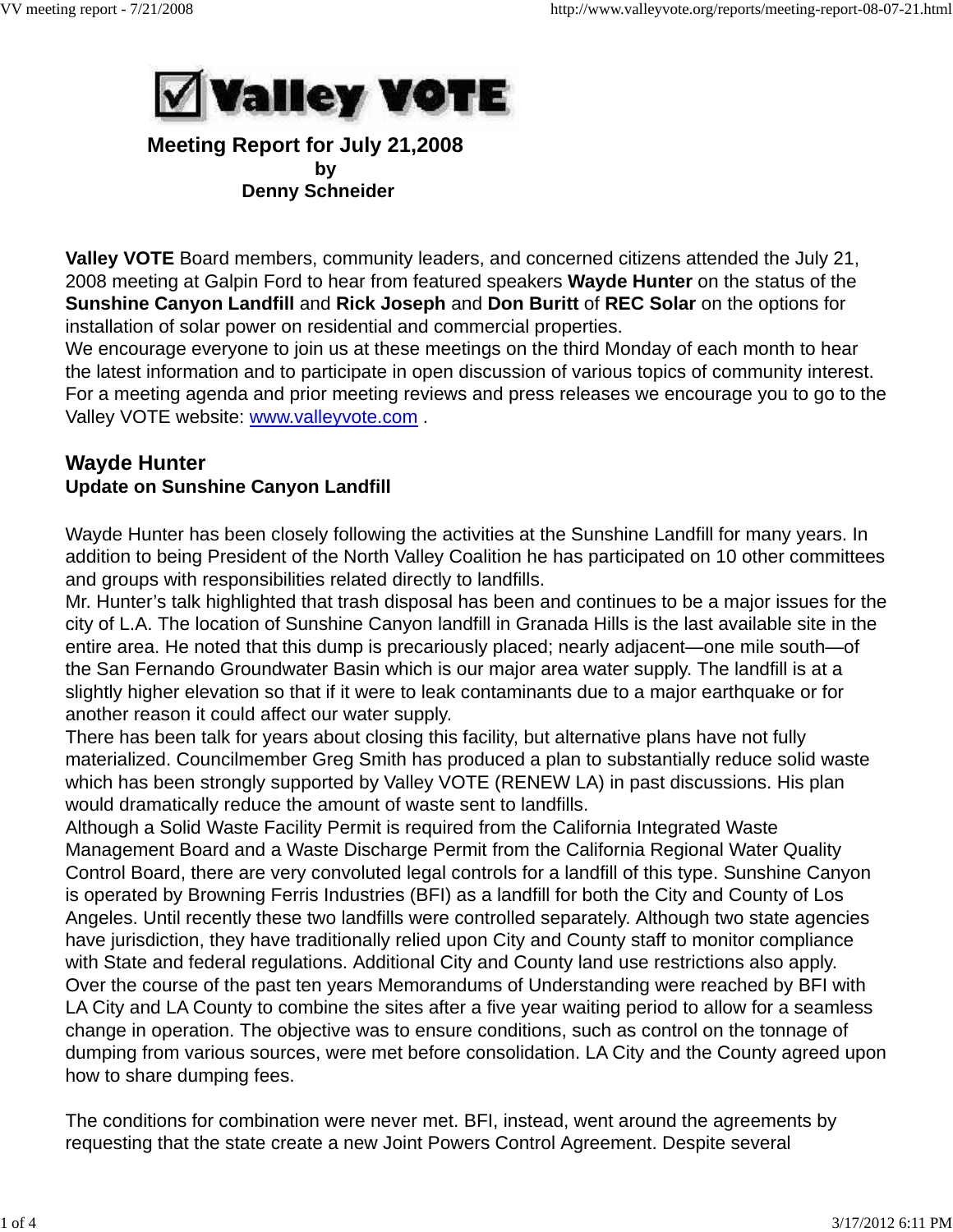misstatements in the BFI application to the State, the Integrated Waste Management Board agreed on July 7, 2008 to proceed. This action negated all prior agreements for control and monitoring of regulations. There is some question as to if the sites are being adequately monitored at the present time. The combination has not yet been fully integrated because the City and County threatened a lawsuit.

Further complicating the process at this time are the proposed mergers at the corporate level involving the 3 major U.S. waste management companies. These potential corporate mergers could jeopardize the hard fought prior community agreements.

# **Rick Joseph and Don Buritt Solar Electricity Options**

Ric and Don from REC Solar pointed out the environmental benefits of going solar—no green house gas emission. REC Solar is a national corporation assembling both commercial and domestic sites.

They mentioned that solar panel life is about forty years. They told us that a typical home system can connect to the electronic grid so that when excess electricity is produced the homeowner gets credit up to zeroing out their electrical bill. Based on current electric costs they estimated the payback period for a typical \$40-50K system is about ten years.

They explained that this is a good time to have a system installed because there is a \$2000 federal tax credit along with an approximate fifty percent rebate by DWP. REC offers a free Solar evaluation and report. Go to www.recsolar.com

Preceding the featured speakers were Valley VOTE Committee Chair reports on numerous topics. Detailed reports were distributed by committee chairs to attendees. Below is a brief synopsis of the discussions:

### **Housing Report - Vic Viereck**

The hot topic of affordable housing unit needs and keeping existing units while generating more units was addressed. Most affordable housing is under rent controls within the City of Los Angeles and located within multiunit dwellings. Vic noted that some of the City policy is encouraging building degradation and loss of affordable units because apartment owners are prohibited from passing on all of their maintenance and upgrade costs. This has encouraged owners to sell affordable housing to developers for construction of larger condominium facilities that may include a few affordable units and lots more market rate ones. He noted that when families with lower income, handicapped members, and seniors leave an apartment, building owners have allowed units to remain empty and to not re-rent them rather than become obligated to pay high tenant relocation payments.

# **MTA Universal Project - Polly Ward**

Polly Ward submitted the following report:

On Tuesday, July 8.2008 at the Hillside Federation meeting, Alushim Hammond and her team from the Thomas Properties presented their plan for the MTA Universal Project, a development on a 12 acre site across the street from the NBC Universal, located on Lankershim Blvd. in Studio City. A power point presentation consisted of statistics and was accompanied by a modeling of the project consisting of cardboard boxes of various sizes. There were no rendering or drawings. Phase 1 of the project is 350,000 sq.ft., building height 357 ft, with 1780 parking spaces. Phase 2 is a 490,000 sq,ft., building height 382 ft., with 1929 parking spaces. Another parking structure with 800 spaces will be built for MTA use. The purpose is to house NBC Universal offices, and attract other good jobs, improve mobility by improving 34 intersections and a pedestrian bridge over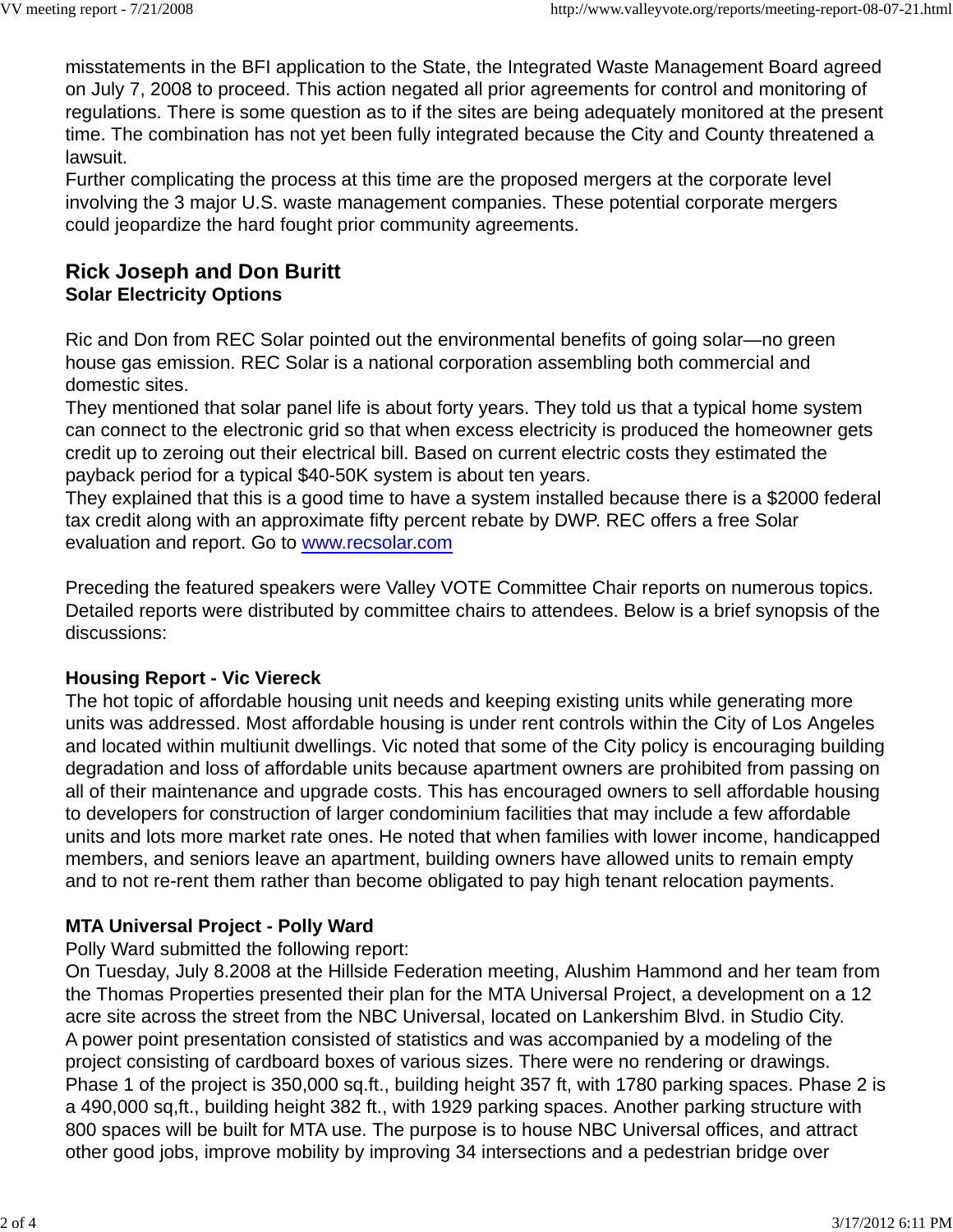### Lankershim.

The EIR should be released in the next 2 to 3 weeks, followed by a 45 day comment period, a Planning Commission hearing in the Fall and a Council Hearing in the winter. Construction to begin in 2009, to open by 2011/2012. I was left with the impression that there are no firm plans, that this is a trial balloon to see what the neighborhoods would accept, just how much dissent would be generated by this change in height and size in the area. Answers to questions were vague. For instance, when asked how the water would be disposed of (the projects adjoin the L.A. River and include 6 underground floors of parking) there was no answer than "we will dewater as we go." I believe we need to oppose any change in zoning restrictions or face the loss of the East Valley to high rise construction.

## **Prop.11- Voters First Act**

State Legislators are currently drawing their own district boundaries to ensure their reelection. There is now a 99% reelection rate in California legislative races. A new proposal to reduce the gerrymandering of California districts will be on the November ballot. Valley VOTE's Executive Committee supports this ballot measure. A fourteen member panel of non-politicians will oversee the redistricting process. The panel will consist of 5 Democrats, 5 Republicans, and 4 members not associated with either party. This plan is sure to increase accountability and help break the policy logjam on key state issues.

Detailed information is at www.YesProp11.org .

## **Neighborhood Councils - Geroge Truesdell**

This year is the first time that Neighborhood Council (NC) elections are being supervised by the City Clerk. Voting in these elections ranged from 2% of the stakeholders to as little as 0.3%. Elections were recently standardized to be every even year with four year terms for all Board members. Numerous regional meetings are being held for NC board members and stakeholders. This is a good way for citizens to become aware of recent developments and to participate in government.

# **LAWA Actions and Concerns- Denny Schneider**

The Bob Hope Airport (Burbank/Glendale Authority) has received a 14 page FAA response to its request to divert all night time air traffic to other airports. Without rejecting the request, the FAA raised extensive restudy and air traffic concerns. (Valley VOTE has taken a position to oppose the plan to divert night time air traffic from BUR to the Van Nuys airport.)

Regionalization of Southern California airport traffic is taking a big hit. Massive fuel cost increases is forcing consolidation of airlines and is resulting in hundreds, of flights monthly to be canceled. Over 75 cities have lost all commercial traffic to date and this number could be as high as 100-200 by year end. Ontario Airport has lost a substantial number of flights and the air traffic at LAX is also off considerably. The LAX Master Plan process is continuing. The NASA contract to study north airport safety was finally signed.

# **DWP Update Jack Humphreville**

DWP has requested another substantial rate increase. At the 6/28 meeting DWP called for the focus of the Oversight Committee to depart from rate payer advocacy. Jack noted that although DWP is more forthcoming with information than before, even more is needed. DWP is wholly owned by LA with about 1.4 million electricity and 650K water rate payers. Proposals to increase DWP electricity fees are in process. Monitoring "time of day" electric usage in addition to total use is considered desirable because peak usage has exceeded capacity during very hot days. They are looking into smart meters which log time of day usage, but handling the recorded information is